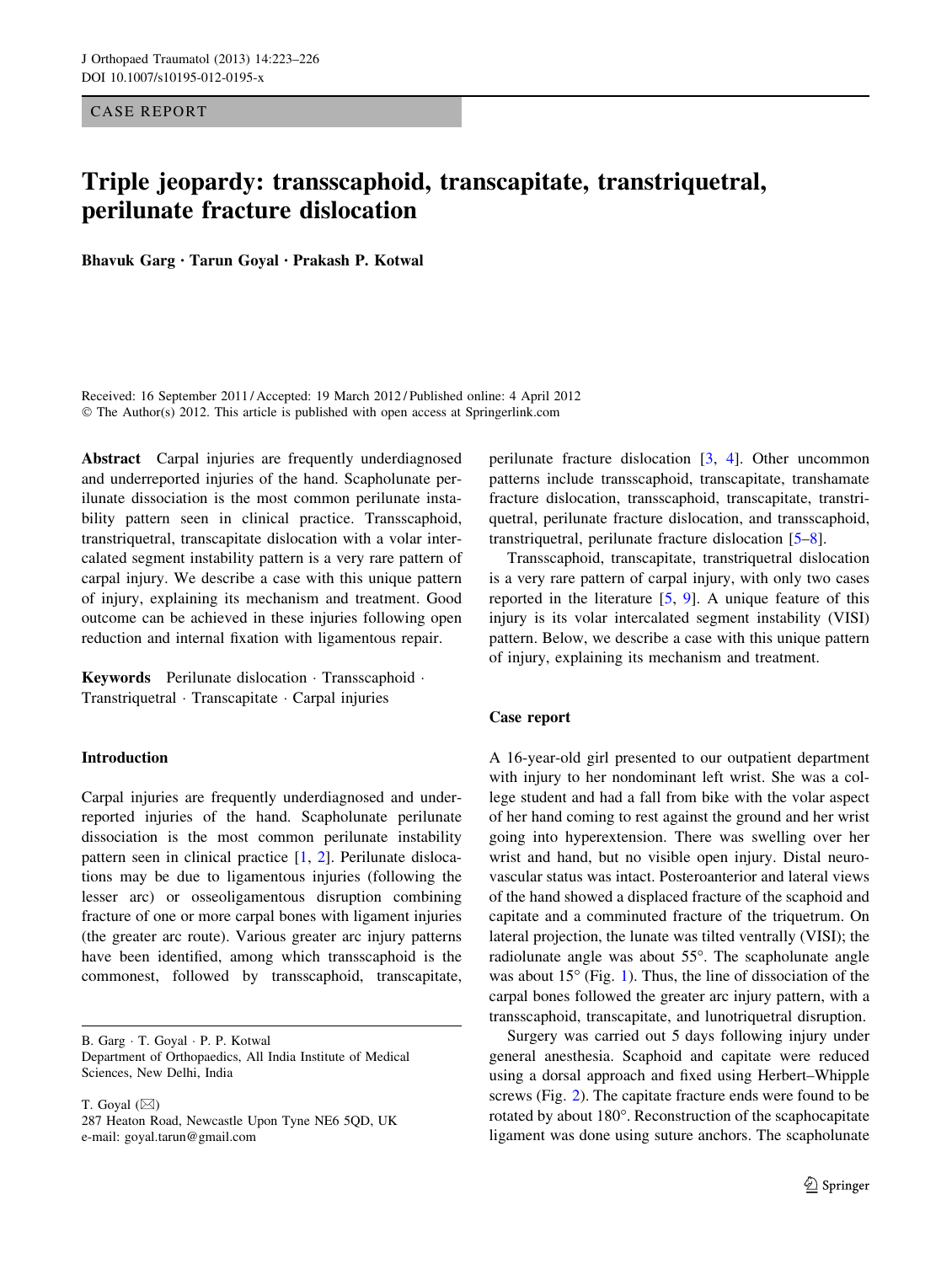<span id="page-1-0"></span>Fig. 1 Preoperative radiograph showing fracture of the scaphoid, capitate, and triquetrum, with perilunate dislocation. The radiolunate angle is marked in the figure



Fig. 2 Intraoperative radiograph showing reduction and screw fixation of the scaphoid and capitate. The capitate appears to be aligned with the lunate on the lateral view

ligament was found to be intact at the time of surgery. Primary repair of the lunotriquetral ligament was carried out and buttressed with the volar capsule. Examination under anesthesia revealed instability of the distal radioulnar joint, for which fixation was done using a K-wire. This K-wire was removed at 3 weeks. Carpal alignment was found to be satisfactory and stable on intraoperative radiographs.

Postoperative radiographs revealed anatomical reduction of the scaphoid and capitate, with maintenance of the carpal bone alignment (Fig. [3\)](#page-2-0). A short arm splint was used for 2 weeks, after which active and passive mobilization was started. At 6 months, the fractures had healed and the range of motion at the wrist was about  $80^{\circ}$  of dorsiflexion and  $85^\circ$  of plantarflexion. There was no pain during wrist movements. There was no restriction of supination or pronation, and no ulnar or radial deviation compared to the other side. Informed consent was obtained from the patient and from her parents for this report.

## Discussion

Perilunate fracture dislocations can have a complex pattern of ligament and bony injuries. Transscaphoid perilunate fracture dislocation is the most common pattern of perilunate injury. Fenton [\[3](#page-2-0)] reported a case of simultaneous fracture of the capitate and the scaphoid (naviculocapitate syndrome). Several cases of transscaphoid, transcapitate, perilunate dislocation have been reported in the literature, but transscaphoid, transcapitate, transtriquetral, perilunate dislocations are extremely rare.

The direction of the forces that acted across the carpal bones at the time of injury can be postulated based on the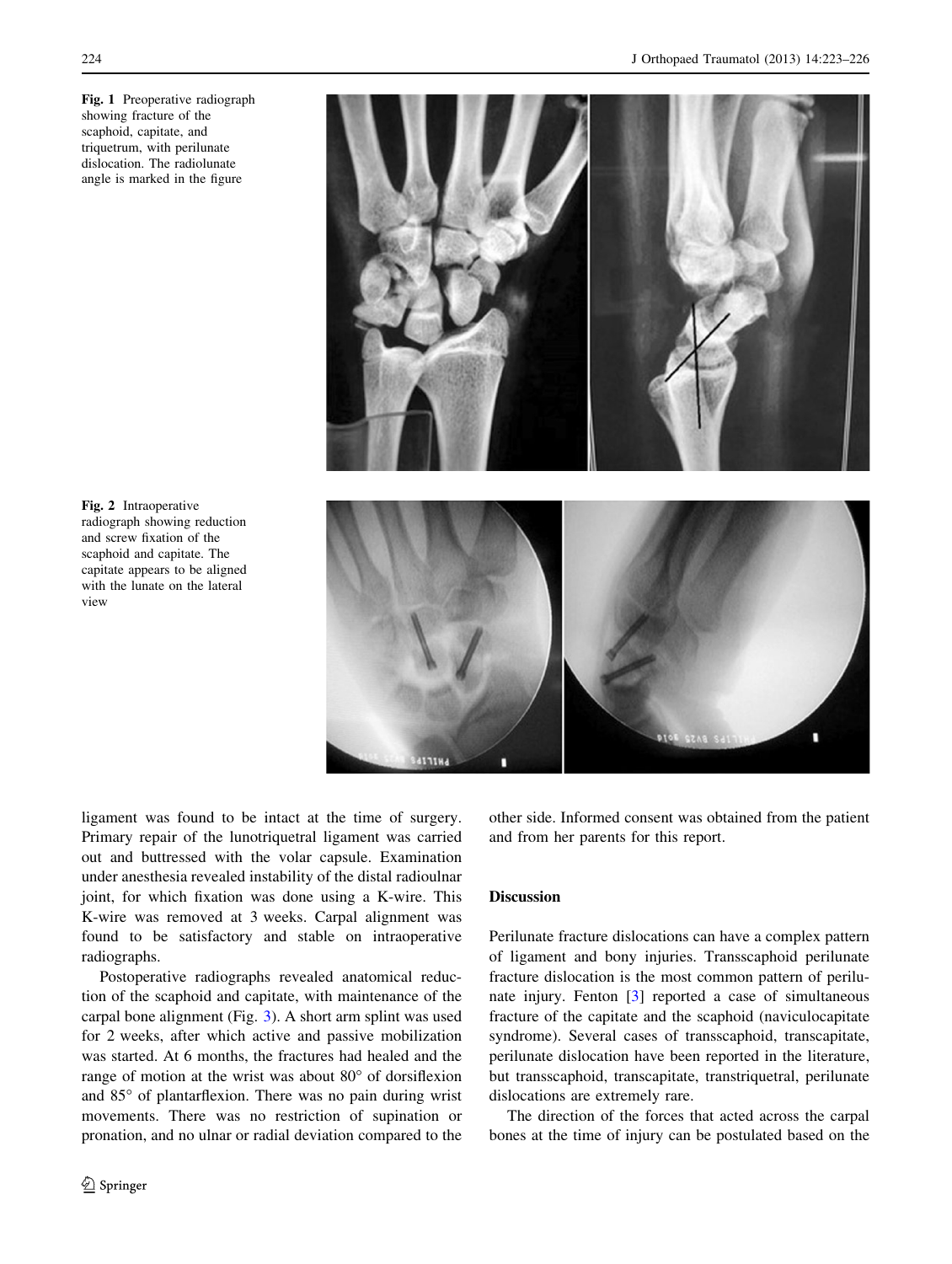<span id="page-2-0"></span>Fig. 3 Radiographs at followup showing optimally reduced fractures of the scaphoid and capitate and reduction of the perilunate dislocation



radiological findings. The injury resulted from the hyperextension forces, with the ligaments on the ulnar side giving way first, resulting in the VISI pattern. This contrasts with the more common mechanism of perilunate injury (Mayfield's classification), where the forces cause disruption of the ligaments from the radial side, resulting in a dorsal intercalated segment instability (DISI) pattern [\[10](#page-3-0)]. This reverse Mayfield pattern then resulted in the transcapitate and transscaphoid disruptions. This would happen with an axial load on a dorsiflexed hand, with the hypothenar part bearing the deceleration forces. After the ulnar aspect of the hand impacts the ground, there is forced dorsiflexion and intercarpal pronation, followed by the radial deviation. This causes lunotriquetral dissociation in the form of a lunotriquetral ligament tear or avulsion or triquetrum fracture. Next, the scaphoid comes into contact with the dorsal lip of the distal radial articular surface, resulting in a scaphoid fracture. Thus, ulnar stablizers of the lunate are lost, causing it to tilt volarly. This is a rare mechanism of injury. Not only are ulnar injuries to the carpal bones rare, but they are also poorly understood and diagnosed.

Another point of interest in this patient was the unusual shape of the distal radial articular surface. A certain degree of hypoplasia of the ulnar part of the distal radial physis is evident on the radiographs. Though negative ulnar variance was maintained, there was increased slope of the distal radial articular surface. This is consistant with a milder form of Madelung's deformity [\[11](#page-3-0)]. There would be some associated stretching and weakening of the distal radioulnar joint. Also, the lunate will be proximally and ulnarly migrated because of the deformity, leading to abnormal stresses across the lunatotriquetral joint. This would have led to the intrinsic weakening of the ligaments around these joints, prompting these ligaments to give way at the first instance.

The dorsal approach is the most commonly used approach for the reduction and fixation of perilunate injuries. It provides good exposure of the intercarpal relations, facilitating an assessment of adequate reduction. The scapholunate ligament is generally preserved in a transscaphoid injury. The scaphocapitate ligament and lunotriquetral ligaments were found to be torn at the time of surgery and were repaired. Repairing the ligaments is important, as it can prevent a loss of reduction. This patient received adequate reduction intraoperatively, which was maintained during the follow-up.

Thus, transscaphoid, transcapitate, transtriquetral, perilunate dislocations are extremely rare injuries, and are best treated using open reduction and internal fixation with ligamentous repair. A good outcome can be achieved for these injuries following fixation.

Conflict of interest The authors declare that they have no conflict of interest.

Open Access This article is distributed under the terms of the Creative Commons Attribution License which permits any use, distribution, and reproduction in any medium, provided the original author(s) and the source are credited.

#### References

- 1. Herzberg G, Comtet JJ, Linscheid RL, Amadio PC, Cooney WP, Stalder J (1993) Perilunate dislocations and fracture-dislocations: a multicenter study. J Hand Surg 18A(5):768–779
- 2. Wright TW, Dobyns JH, Linscheid RL, Macksoud W, Siegert J (1994) Carpal instability non-dissociative. J Hand Surg 19(6):763–773
- 3. Fenton PL (1956) The naviculo-capitate fracture syndrome. J Bone Joint Surg 38A:681–684
- 4. Vance RM, Gelberman RH, Evans EF (1980) Scaphocapitate fractures. J Bone Joint Surg 62A:271–276
- 5. Leung YF, Ip SP, Wong A, Ip WY (2006) Transscaphoid transcapitate transtriquetral perilunate fracture-dislocation: a case report. J Hand Surg Am 31(4):608–610